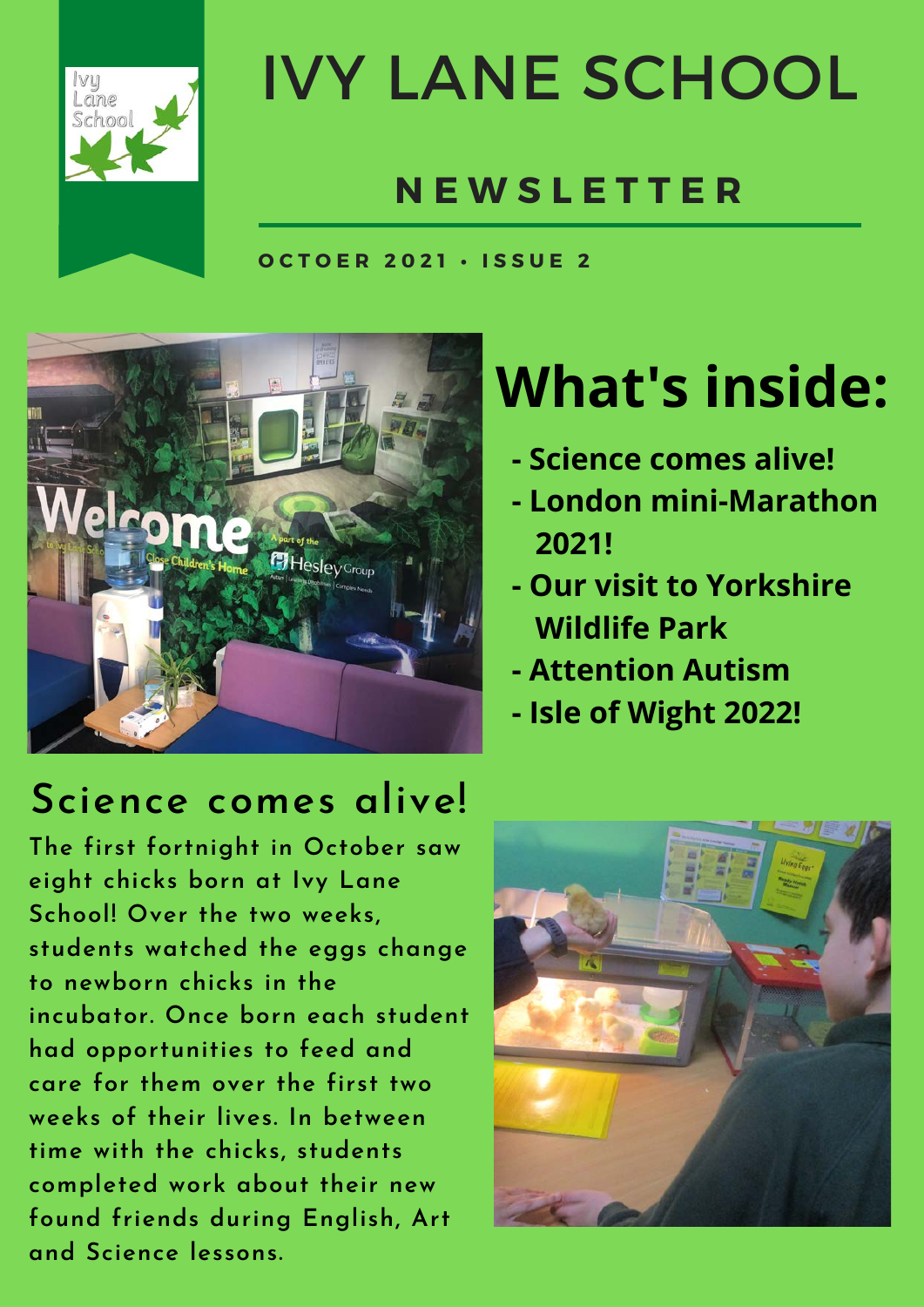## Mini-London Marathon 2021

Thursday 14th October saw students from Ivy Lane School take part in the first ever London Marathon Schools' event. Completing 2.6 miles on the Trans Pennine Trail, our students joined thousands of others from across the country in taking some of their first steps in their athletic and sporting lives. Special certificates were given to all who finished and extra prizes are on the way from London Marathon HQ!







## **Yorkshire Wildlife Park**

Our last week of term saw us visit the wildlife park to meet some of the animals we had been learning about t. Amongst the 60 different species at the park we enjoyed meeting Lions, Polar Bears, Sea Lions, Giraffes, Tigers and many many more! After the busy day of animal spotting it was great to spend time in the cafes, play areas and gift shops to end the busy term out and about together.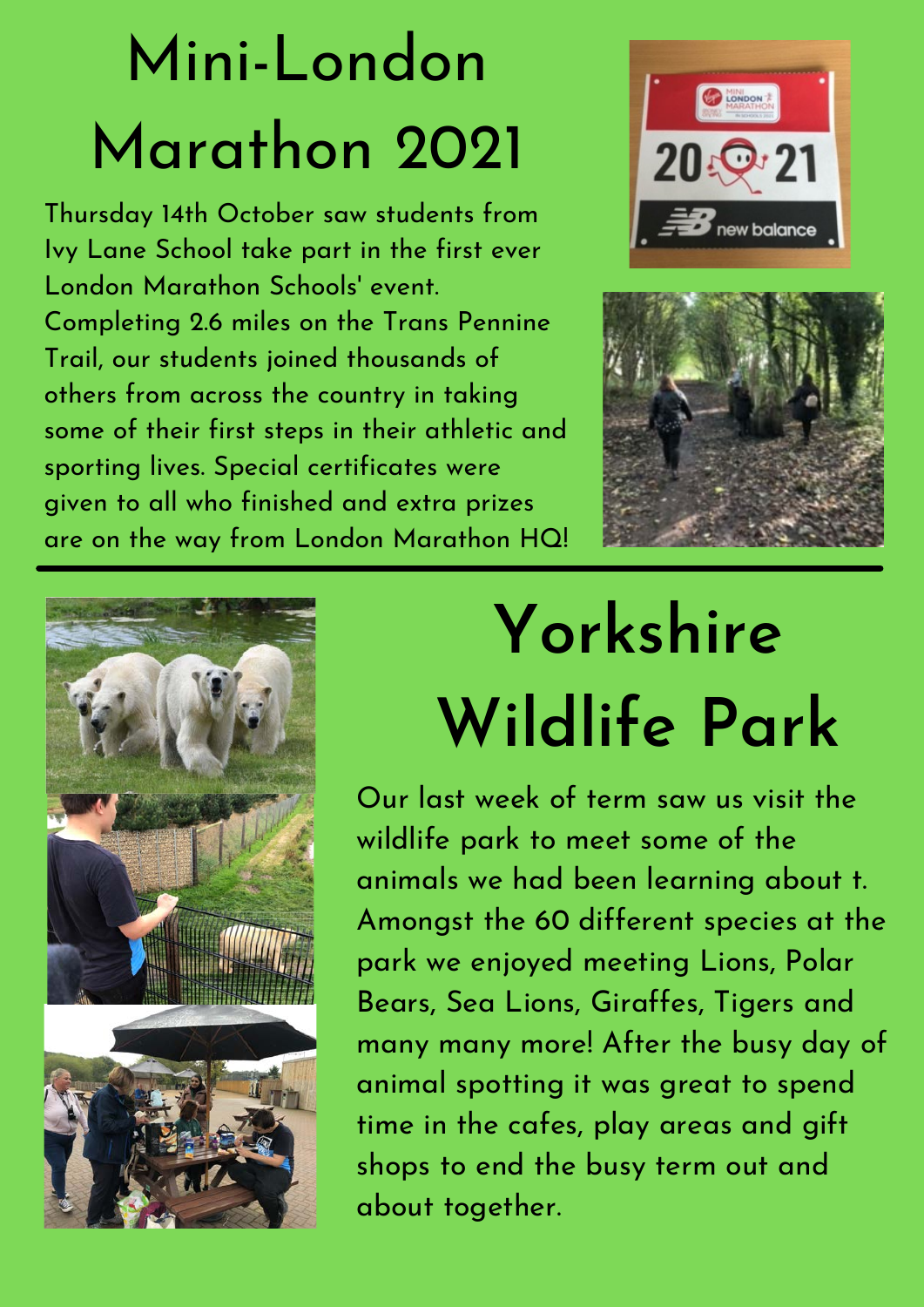# **Attention Autism**

Attention autism sessions take place in our classes every week. In these sessions, students are presented with motivating and visually stimulating experiences as they come out of the 'magic bucket'! Sessions help students develop their ability to interact, share, increase communication and most of all have fun! We look forward to keeping these sessions going throughout the year and adding more fun things to the 'magic bucket'.

## **Staying safe with**

## **Coronavirus**

**A few reminders of the few main things we can all do to help keep our school safe during Coronavirus:**

- **If unwell stay at home until better.** 1.
- **Take a lateral flow test before visiting us when** 2. **students are onsite. Kits are available from reception.**
- **For those who can and want to get a vaccine!** 3.**Nurses will be visiting site in November to give these to students aged 12 and over - further details to follow.**